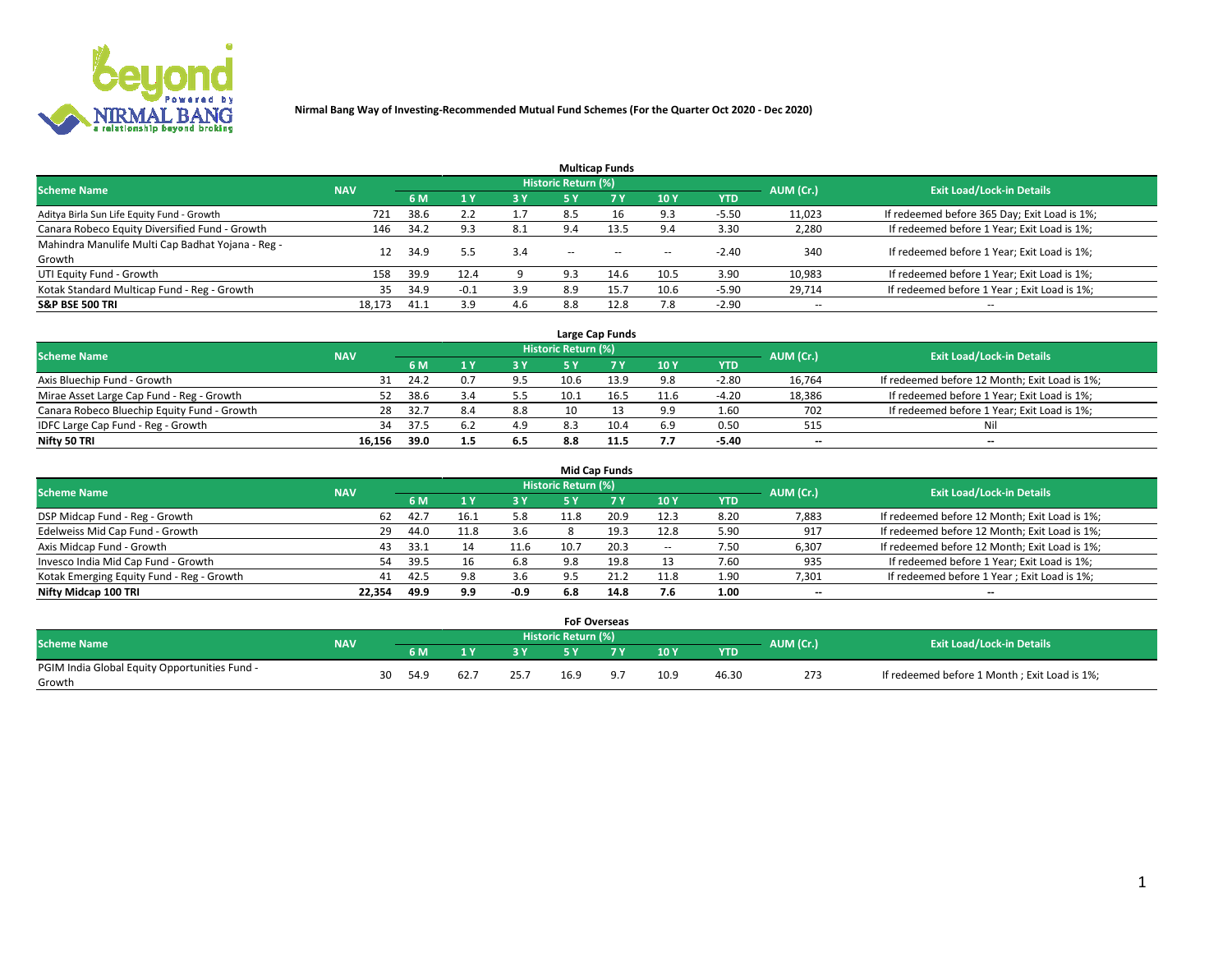

|                                                  |            |      |        |     |                     | Large & Midcap |      |            |                          |                                              |
|--------------------------------------------------|------------|------|--------|-----|---------------------|----------------|------|------------|--------------------------|----------------------------------------------|
| <b>Scheme Name</b>                               | <b>NAV</b> |      |        |     | Historic Return (%) |                |      |            | AUM (Cr.)                | <b>Exit Load/Lock-in Details</b>             |
|                                                  |            | 6 M  |        | 3V  | <b>5 Y</b>          | 7Y             | 10Y  | <b>YTD</b> |                          |                                              |
| Mirae Asset Emerging Bluechip Fund - Growth      | 59         | 42.4 |        | 7.5 | 13.9                | 24.6           | 17.8 | 1.50       | 11,316                   | If redeemed before 1 Year; Exit Load is 1%;  |
| Canara Robeco Emerging Equities - Growth         | 101        | 38.6 | 11.9   |     | 10.7                | 23.4           | 15.2 | 4.20       | 5,878                    | If redeemed before 1 Year; Exit Load is 1%;  |
| Principal Emerging Bluechip Fund - Growth        | 109        | 38.4 | 8.6    | 2.6 | 10.2                | 20.1           | 12.2 | 1.40       | 2,091                    | If redeemed before 365 Day; Exit Load is 1%; |
| Invesco India Growth Opportunities Fund - Growth | 35         | 34.6 |        | 5.6 |                     | 14.6           | 9.9  | $-2.80$    | 2,831                    | If redeemed before 1 Year; Exit Load is 1%;  |
| Sundaram Large and Mid Cap Fund - Reg - Growth   | 34         | 34.7 | $-2.7$ | 4.2 | 8.6                 | 15             | 8.2  | $-8.10$    | 1,249                    | If redeemed before 365 Day; Exit Load is 1%; |
| NIFTY Large Midcap 250 TRI                       | 7.382      | 43.3 | 7.3    | 4.1 | 9.4                 | 15.1           |      | $-0.50$    | $\overline{\phantom{a}}$ | --                                           |

|                                                     |            |      |     |       |                            | <b>Focused Funds</b> |       |            |                          |                                               |
|-----------------------------------------------------|------------|------|-----|-------|----------------------------|----------------------|-------|------------|--------------------------|-----------------------------------------------|
| <b>Scheme Name</b>                                  | <b>NAV</b> |      |     |       | <b>Historic Return (%)</b> |                      |       |            | AUM (Cr.)                | <b>Exit Load/Lock-in Details</b>              |
|                                                     |            | 6 M  |     | 73 Y. | 5 Y                        | <b>7Y</b>            | 10 Y  | <b>YTD</b> |                          |                                               |
| Axis Focused 25 Fund - Growth                       | 30         | 31.4 | 1.4 | 6.7   | 11.2                       | 14.7                 | $\!-$ | $-3.60$    | 11.372                   | If redeemed before 12 Month; Exit Load is 1%; |
| ICICI Prudential Focused Equity Fund - Ret - Growth | 30         | 37.9 | 6.4 |       |                            | 10.9                 | 7.1   | 4.40       | -800                     | If redeemed before 1 Year; Exit Load is 1%;   |
| SBI Focused Equity Fund - Growth                    | 145        | 23.3 | 0.6 | 6.7   | 10                         | 16.4                 | 12.7  | $-5.70$    | 10,248                   | If redeemed before 1 Year; Exit Load is 1%;   |
| <b>S&amp;P BSE 500 TRI</b>                          | 18.173     | 41.1 | 3.9 | 4.6   | 8.8                        | 12.8                 | 7.8   | -2.90      | $\overline{\phantom{m}}$ | $- -$                                         |

|                                    |            |      |     |                            |      | <b>Small Cap Funds</b> |                          |       |           |                                               |
|------------------------------------|------------|------|-----|----------------------------|------|------------------------|--------------------------|-------|-----------|-----------------------------------------------|
| <b>Scheme Name</b>                 | <b>NAV</b> |      |     | <b>Historic Return (%)</b> |      |                        |                          |       | AUM (Cr.) | <b>Exit Load/Lock-in Details</b>              |
|                                    |            | 6 M  |     | 2 V                        |      |                        | 10Y                      | YTD   |           |                                               |
| Axis Small Cap Fund - Reg - Growth | 33         | 39.7 |     |                            |      | $-$                    | $\overline{\phantom{a}}$ | 3.90  | 2,720     | If redeemed before 12 Month; Exit Load is 1%; |
| DSP Small Cap Fund - Reg - Growth  | 61         | 56.9 | 21. |                            |      |                        |                          | 14.30 | 5,149     | If redeemed before 12 Month; Exit Load is 1%; |
| SBI Small Cap Fund - Growth        | 59         | 45.6 | 13. |                            | 13.5 |                        | 16.7                     | 9.90  | 5,039     | If redeemed before 1 Year; Exit Load is 1%;   |
| Nifty Smallcap 100 TRI             | 7.264      | 66.2 | 7.8 | $-7.3$                     |      | 12.5                   | 4.2                      | 1.40  | $- -$     | $\overline{\phantom{a}}$                      |

|       |            |      |     |        |                            |        |            |                          | <b>Exit Load/Lock-in Details</b> |
|-------|------------|------|-----|--------|----------------------------|--------|------------|--------------------------|----------------------------------|
|       | 6 M        |      | 3 Y |        | <b>7 Y.</b>                | 10Y    | <b>YTD</b> |                          |                                  |
| 32    | 31.9       |      | 3.5 | 8.5    | 16.1                       | 9.4    | $-1.00$    | 11,001                   | Ni                               |
| 47    | 26.7       |      | 6.8 |        | 17.9                       | 13.8   | $-4.30$    | 21,905                   | Ni                               |
| 73.   | 38.6       | 12.5 | 9.6 | 10.1   | 14.6                       | 10     | 6.80       | 1,122                    | Ni                               |
| 54    | 36.0       | 6.2  | 6.3 | 8.7    | 16.2                       | 10.9   | 0.0        | 1,113                    | Ni                               |
| 19    | 44.1       | 9.6  | 7.8 | $\sim$ | $\sim$                     | $\sim$ | 0.60       | 4,181                    | Ni                               |
| 5,864 | 40.0       | 3.4  | 5.5 |        | 12.7                       |        | $-3.50$    | $\overline{\phantom{a}}$ | $-$                              |
|       | <b>NAV</b> |      |     |        | <b>Historic Return (%)</b> |        |            |                          | AUM (Cr.)                        |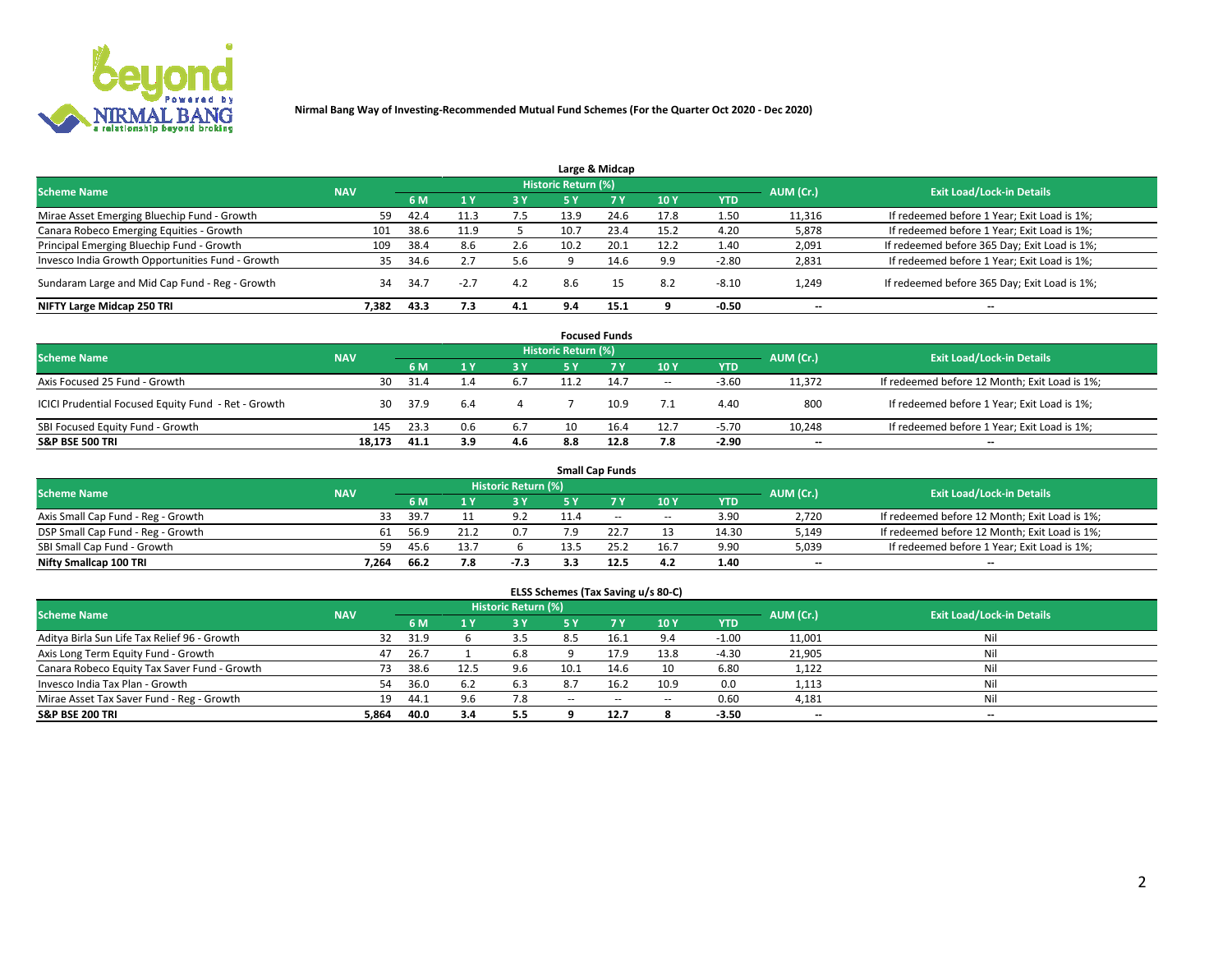

| <b>Solution Oriented</b>                                  |            |      |                       |                     |      |            |                          |            |                          |                                                                                                                                                           |  |  |  |
|-----------------------------------------------------------|------------|------|-----------------------|---------------------|------|------------|--------------------------|------------|--------------------------|-----------------------------------------------------------------------------------------------------------------------------------------------------------|--|--|--|
| <b>Scheme Name</b>                                        | <b>NAV</b> |      |                       | Historic Return (%) |      |            |                          |            | AUM (Cr.)                | <b>Exit Load/Lock-in Details</b>                                                                                                                          |  |  |  |
|                                                           |            | 6 M  | $\sqrt{1}$ $\sqrt{7}$ | 3 Y                 | 5 Y  | <b>7 Y</b> | 10Y                      | <b>YTD</b> |                          |                                                                                                                                                           |  |  |  |
| <b>HDFC Childrens Gift Fund</b>                           | 127        | 32.0 | 5.9                   | 5.6                 | 9.1  | 14         | 11.7                     | 1.70       | 3,363                    | If redeemed before 1 Year; Exit Load is 3%; If redeemed bet. 1 Year<br>to 2 Year; Exit Load is 2%; If redeemed bet. 2 Year to 3 Year; Exit<br>Load is 1%; |  |  |  |
| Tata Retirement Savings Fund - Moderate Plan - Reg        | 32         | 30.1 | 6.7                   | 4.7                 | 9.7  | 16         | $\overline{\phantom{a}}$ | 1.90       | 1,155                    | If redeemed before 61 Month; Exit Load is 1%;                                                                                                             |  |  |  |
| Tata Retirement Savings Fund - Progressive Plan -<br>Reg  | 31         | 34.8 | 5.3                   | 4.6                 | 10.7 | 15.7       | $\overline{\phantom{a}}$ | 0.10       | 793                      | If redeemed before 61 Month: Exit Load is 1%:                                                                                                             |  |  |  |
| Tata Retirement Savings Fund - Reg - Conservative<br>Plan | 22         | 11.2 | 8                     | 5.6                 | 7.9  | 9.9        | $\overline{\phantom{a}}$ | 5.80       | 144                      | If redeemed before 61 Month; Exit Load is 1%;                                                                                                             |  |  |  |
| <b>S&amp;P BSE 200 TRI</b>                                | 5,864      | 40.0 | 3.4                   | 5.5                 |      | 12.7       |                          | $-3.50$    | $\overline{\phantom{a}}$ | $\overline{\phantom{a}}$                                                                                                                                  |  |  |  |

|                                                    |            |      |        |                            |     | <b>Index Fund</b> |     |            |           |                                               |
|----------------------------------------------------|------------|------|--------|----------------------------|-----|-------------------|-----|------------|-----------|-----------------------------------------------|
| <b>Scheme Name</b>                                 | <b>NAV</b> |      |        | <b>Historic Return (%)</b> |     |                   |     |            | AUM (Cr.) | <b>Exit Load/Lock-in Details</b>              |
|                                                    |            | 6 M  |        | <b>3Y</b>                  | 5 Y | <b>7 Y</b>        | 10Y | <b>YTD</b> |           |                                               |
| HDFC Index Fund-NIFTY 50 Plan                      | 104        | 38.5 | 0.6    |                            | 8.2 |                   | 6.9 | $-6.10$    | 1,858     | If redeemed before 3 Day; Exit Load is 0.25%; |
| ICICI Prudential Nifty Next 50 Index Fund - Growth | 24         | 31.5 | $-0.5$ | $-0.5$                     | 6.9 | 13.3              | 7.8 | $-4.10$    | 783       | Nil                                           |
| UTI Nifty Index Fund - Growth                      | 75         | 38.8 |        | 6.1                        | 8.4 | 11.1              |     | $-5.90$    | 2,718     | Nil                                           |
| Nifty 50 TRI                                       | 16.156     | 39.0 | 1.5    | 6.5                        | 8.8 | 11.5              | 7.7 | -5.40      | $- -$     | $-$                                           |

| <b>Contra/Value Fund</b>              |            |      |     |                     |      |      |      |            |           |                                             |  |  |
|---------------------------------------|------------|------|-----|---------------------|------|------|------|------------|-----------|---------------------------------------------|--|--|
| <b>Scheme Name</b>                    | <b>NAV</b> |      |     | Historic Return (%) |      |      |      |            | AUM (Cr.) | <b>Exit Load/Lock-in Details</b>            |  |  |
|                                       |            | 6 M  |     | 3 Y                 |      | 7 V  | 10Y  | <b>YTD</b> |           |                                             |  |  |
| Invesco India Contra Fund - Growth    | 50         | 40.4 |     | 6.4                 | 10.4 | 18.6 | 10.9 | 0.80       | 5,019     | If redeemed before 1 Year; Exit Load is 1%; |  |  |
| UTI Value Opportunities Fund - Growth | 63         | 38.5 |     | 4.6                 | h.4  | 10.5 | 8.2  | $-2.50$    | 4,406     | If redeemed before 1 Year; Exit Load is 1%; |  |  |
| <b>S&amp;P BSE 500 TRI</b>            | 18.173     | 41.1 | 3.9 | 4.6                 | 8.8  | 12.8 | 7.8  | $-2.90$    | $- -$     | $-$                                         |  |  |

| Sector/Thematic                                        |            |      |                       |                     |           |        |      |            |           |                                               |  |  |
|--------------------------------------------------------|------------|------|-----------------------|---------------------|-----------|--------|------|------------|-----------|-----------------------------------------------|--|--|
| <b>Scheme Name</b>                                     | <b>NAV</b> |      |                       | Historic Return (%) |           |        |      |            | AUM (Cr.) | <b>Exit Load/Lock-in Details</b>              |  |  |
|                                                        |            | 6 M  | $\sqrt{1}$ $\sqrt{2}$ | 3Y                  | <b>5Y</b> | 7 Y    | 10Y  | <b>YTD</b> |           |                                               |  |  |
| Canara Robeco Consumer Trends Fund - Reg -             | 43         | 29.7 | 5.2                   | 7.5                 | 11.1      | 16.6   | 11.2 | 0.50       | 398       | If redeemed before 1 Year; Exit Load is 1%;   |  |  |
| Growth                                                 |            |      |                       |                     |           |        |      |            |           |                                               |  |  |
| Mirae Asset Great Consumer Fund - Growth               | 36         | 32.1 | 1.6                   | 6.5                 |           | 14.8   | --   | $-3.90$    | 1,013     | If redeemed before 1 Year; Exit Load is 1%;   |  |  |
| ICICI Prudential Technology Fund - Growth              | 81         | 83.0 | 38.6                  | 26                  | 13.9      | 18.3   | 16.2 | 40.30      | 545       | If redeemed before 15 Day; Exit Load is 1%;   |  |  |
| Nippon India Pharma Fund - Growth                      | 227        | 60.8 | 62.7                  | 20.7                | 7.9       | 17.5   | 15.3 | 49.10      | 3,653     | If redeemed before 1 Month; Exit Load is 1%;  |  |  |
| BNP Paribas India Consumption Fund - Reg - Growth      | 13         | 23.7 | 6.1                   | $\sim$              | --        | $\sim$ | --   | 0.10       | 558       | If redeemed before 12 Month; Exit Load is 1%; |  |  |
| ICICI Prudential Banking and Financial Services Fund - | 51         | 28.0 | $-19.1$               | $-4.7$              | 6.8       | 15.3   | 9.4  | $-27.40$   | 2,836     | If redeemed before 15 Day; Exit Load is 1%;   |  |  |
| Retail - Growth                                        |            |      |                       |                     |           |        |      |            |           |                                               |  |  |
| <b>S&amp;P BSE 500 TRI</b>                             | 18.173     | 41.1 | 3.9                   | 4.6                 | 8.8       | 12.8   | 7.8  | $-2.90$    | --        | $- -$                                         |  |  |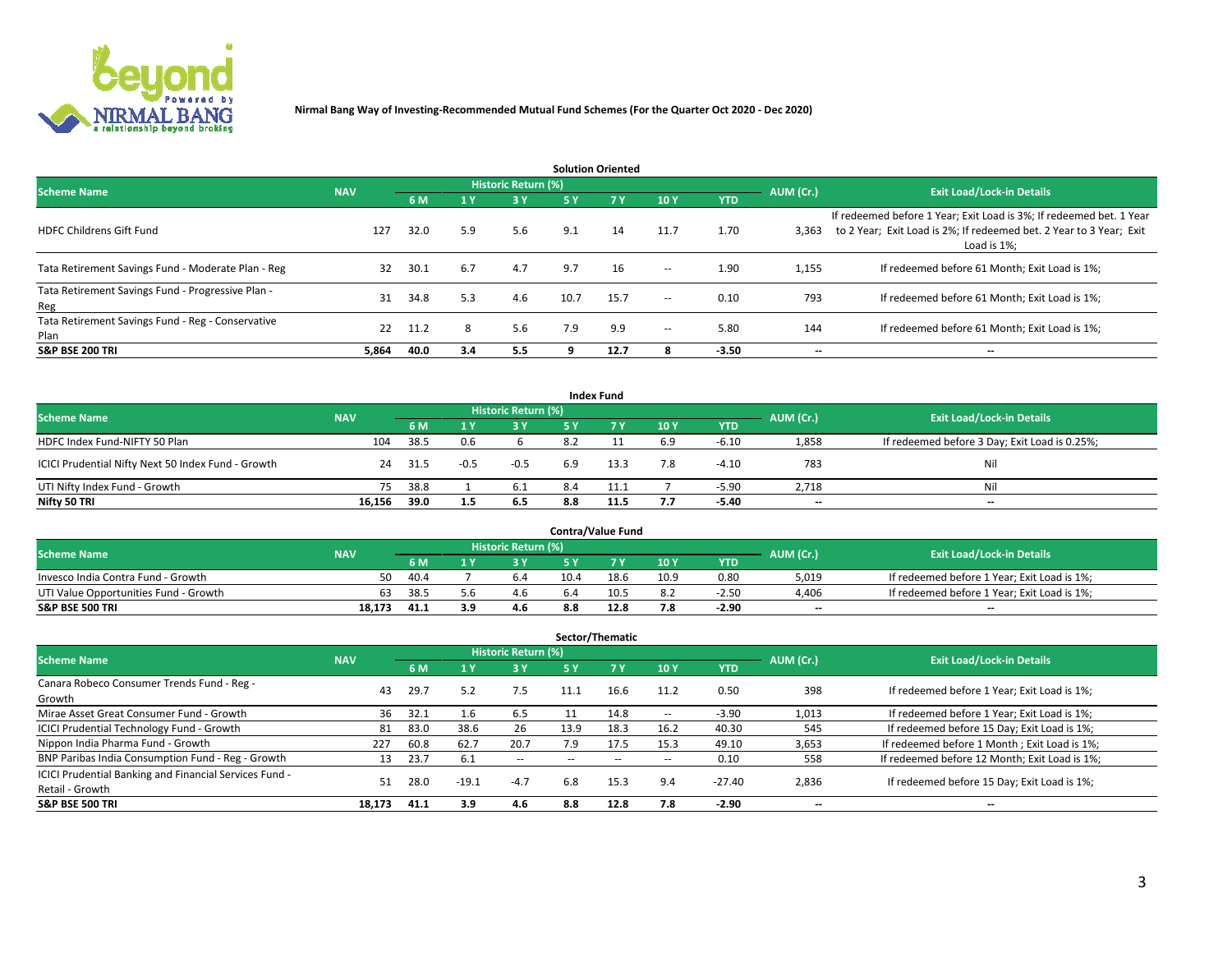

| <b>Dynamic Asset Allocation Funds</b>                      |            |      |      |                     |           |           |       |            |           |                                               |  |  |  |
|------------------------------------------------------------|------------|------|------|---------------------|-----------|-----------|-------|------------|-----------|-----------------------------------------------|--|--|--|
| <b>Scheme Name</b>                                         | <b>NAV</b> |      |      | Historic Return (%) |           |           |       |            | AUM (Cr.) | <b>Exit Load/Lock-in Details</b>              |  |  |  |
|                                                            |            | 6 M  |      | <b>3Y</b>           | <b>5Y</b> | <b>7Y</b> | 10Y   | <b>YTD</b> |           |                                               |  |  |  |
| ICICI Prudential Balanced Advantage Fund - Reg -<br>Growth | 38         | 28.4 | 5.1  | 6.1                 | 8.1       | 11.9      | 10.5  | 0.10       | 26,638    | If redeemed before 1 Year; Exit Load is 1%;   |  |  |  |
| Nippon India Balanced Advantage Fund - Growth              | 93         | 20.7 | 3.1  | 4.4                 | 7.6       | 11.9      | 8     | $-1.00$    | 2,905     | If redeemed before 12 Month; Exit Load is 1%; |  |  |  |
| Edelweiss Balanced Advantage Fund - Growth                 | 27         | 22.0 | 12.4 | 7.7                 | 7.5       | 10.7      | 8.7   | 8.10       | 1,496     | If redeemed before 365 Day; Exit Load is 1%;  |  |  |  |
| Kotak Balanced Advantage Fund - Reg - Growth               | 12         | 30.2 | 9.4  | $\sim$              | --        | $\sim$    | $- -$ | 4.60       | 4,264     | If redeemed before 1 Year; Exit Load is 1%;   |  |  |  |
| NIFTY 50 Hybrid Composite Debt 65:35 Index                 | 10.686     | 23.9 | 6.6  |                     | 9.3       | 11.3      | 8.4   | 1.10       | --        | --                                            |  |  |  |

| <b>Hybrid Aggressive</b>                        |            |           |                                  |            |     |       |        |            |        |                                               |  |  |  |
|-------------------------------------------------|------------|-----------|----------------------------------|------------|-----|-------|--------|------------|--------|-----------------------------------------------|--|--|--|
| <b>Scheme Name</b>                              | <b>NAV</b> | AUM (Cr.) | <b>Exit Load/Lock-in Details</b> |            |     |       |        |            |        |                                               |  |  |  |
|                                                 |            | 6 M       |                                  | <b>3 Y</b> | 5 ۷ |       | 10Y    | <b>YTD</b> |        |                                               |  |  |  |
| Canara Robeco Equity Hybrid Fund - Growth       | 175        | 25.1      | . ባ 7                            | 7.5        | 9.4 | 14.6  | 10.5   | 4.20       | 3,351  | If redeemed before 1 Year; Exit Load is 1%;   |  |  |  |
| SBI Equity Hybrid Fund - Growth                 | 140        | 20.8      | 0.7                              | 5.9        | 8.2 | 14.1  | 9.9    | $-3.90$    | 31,993 | If redeemed before 12 Month; Exit Load is 1%; |  |  |  |
| Mirae Asset Hybrid - Equity Fund - Reg - Growth | 15         | 27.8      |                                  | 5.9        | 9.5 | $- -$ | $\sim$ | $-1.70$    | 3,749  | If redeemed before 1 Year; Exit Load is 1%;   |  |  |  |
| ICICI Prudential Equity & Debt Fund - Growth    | 127        | 22.5      | $-2.4$                           | 1.6        | 6.9 | 12.4  | 10.4   | $-9.60$    | 17,535 | If redeemed before 1 Year; Exit Load is 1%;   |  |  |  |
| NIFTY 50 Hybrid Composite Debt 65:35 Index      | 10.686     | 23.9      | 6.6                              |            | 9.3 | 11.3  | 8.4    | 1.10       | $- -$  | $\overline{\phantom{a}}$                      |  |  |  |

|                                         |            |                          |      |                     |      | Gold |                          |            |                          |                                                                  |
|-----------------------------------------|------------|--------------------------|------|---------------------|------|------|--------------------------|------------|--------------------------|------------------------------------------------------------------|
| <b>Scheme Name</b>                      | <b>NAV</b> |                          |      | Historic Return (%) |      |      |                          |            | AUM (Cr.)                | <b>Exit Load/Lock-in Details</b>                                 |
|                                         |            | 6 M                      |      | 73 V.               | 5٧   |      | 10Y                      | <b>YTD</b> |                          |                                                                  |
| HDFC Gold Fund - Growth                 | 16         | 14.6                     | 33.6 | 17.7                |      |      |                          | 28.30      | 905                      | If redeemed before 6 Months; Exit Load is 2%; If redeemed bet. 6 |
|                                         |            |                          |      |                     |      | 6.1  | $\overline{\phantom{a}}$ |            |                          | Months to 12 Months; Exit Load is 1%;                            |
| Kotak Gold Fund - Reg - Growth          |            | 14.4                     | 33.4 | 18.5                |      | -6.1 | $\overline{\phantom{a}}$ | 27.40      | 701                      | If redeemed before 1 Year; Exit Load is 1%;                      |
| Nippon India Gold Savings Fund - Growth | 21         | 15.1                     | 34.6 | 17.7                | 12.6 | 5.8  | $\overline{\phantom{a}}$ | 27.80      | 1,270                    | If redeemed before 15 Day; Exit Load is 1%;                      |
| <b>Prices of Gold</b>                   | 50.249     | $\overline{\phantom{a}}$ | 35   | 19.1                | 14.3 |      | 10.2                     | 28.60      | $\overline{\phantom{a}}$ | $\overline{\phantom{m}}$                                         |

| <b>Arbitrage Fund</b>                      |            |                                  |     |  |     |     |     |       |            |        |                                                 |  |  |  |
|--------------------------------------------|------------|----------------------------------|-----|--|-----|-----|-----|-------|------------|--------|-------------------------------------------------|--|--|--|
| <b>Scheme Name</b>                         | AUM (Cr.)  | <b>Exit Load/Lock-in Details</b> |     |  |     |     |     |       |            |        |                                                 |  |  |  |
|                                            | <b>NAV</b> |                                  | 1 M |  | 6 M | 1 Y |     | 3 Y   | <b>YTD</b> |        |                                                 |  |  |  |
| IDFC Arbitrage Fund - Reg - Growth         |            | 25                               | 4.7 |  |     |     |     |       | 3.90       | 7,341  | If redeemed before 1 Month; Exit Load is 0.25%; |  |  |  |
| Kotak Equity Arbitrage Fund - Reg - Growth |            | 29                               | 4.9 |  | 3.4 |     |     |       | 4.50       | 15,000 | If redeemed before 30 Day; Exit Load is 0.25%;  |  |  |  |
| Tata Arbitrage Fund - Reg - Growth         |            |                                  |     |  | 3.9 |     | $-$ | $\!-$ | 5.20       | 2,050  | If redeemed before 30 Day; Exit Load is 0.25%;  |  |  |  |
| Nippon India Arbitrage Fund - Growth       |            | 21                               | 40  |  |     |     |     | 5.8   | 4.50       | 7,384  | If redeemed before 1 Month; Exit Load is 0.25%; |  |  |  |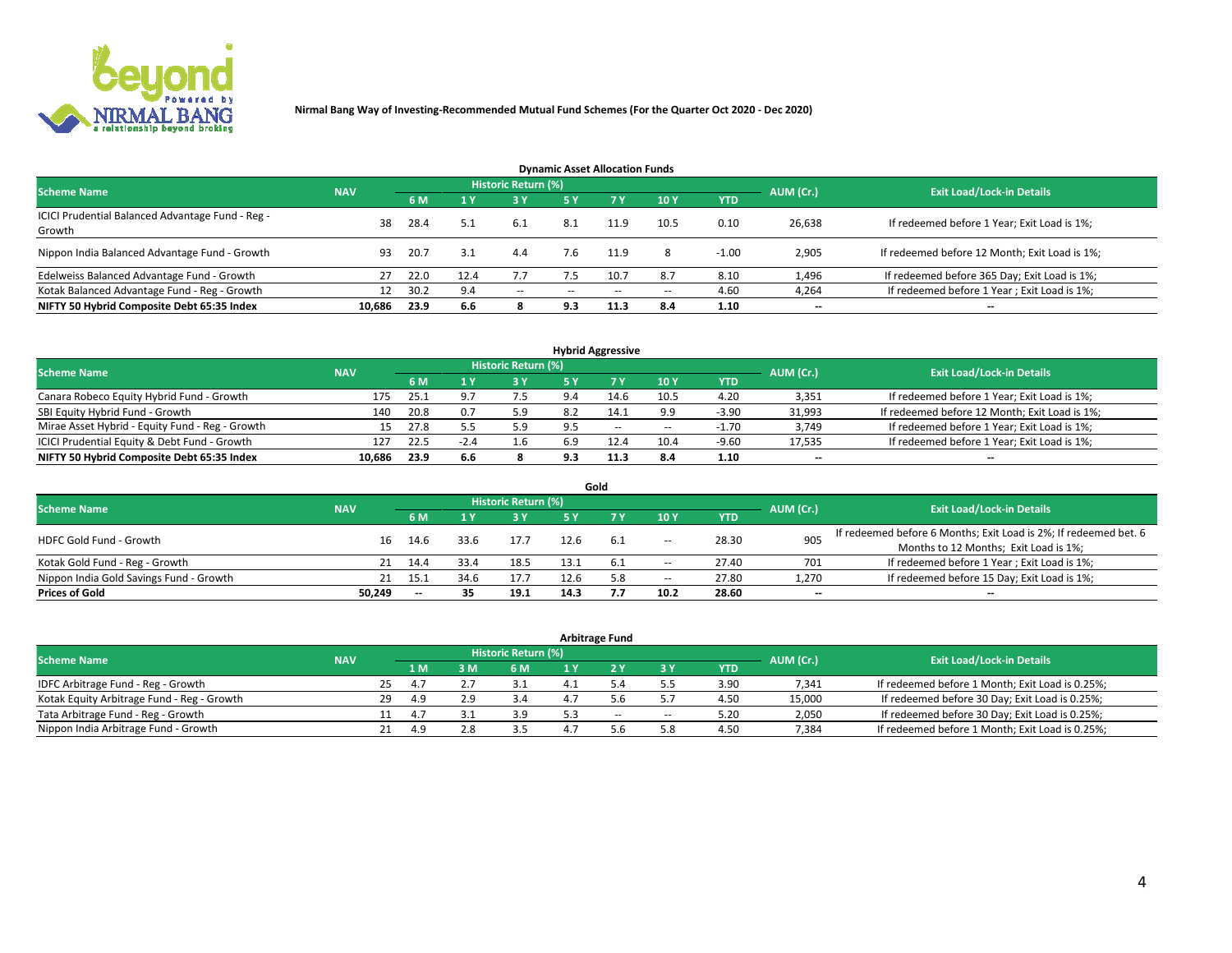

|                                                |            |     |     |                            |     | <b>Overnight Fund</b> |            |                 |           |                                  |
|------------------------------------------------|------------|-----|-----|----------------------------|-----|-----------------------|------------|-----------------|-----------|----------------------------------|
| <b>Scheme Name</b>                             | <b>NAV</b> |     |     | <b>Historic Return (%)</b> |     |                       | <b>YTM</b> | Avg             | AUM (Cr.) | <b>Exit Load/Lock-in Details</b> |
|                                                |            | 1 W | 2 W | 1 M                        | 3M  |                       |            | <b>Maturity</b> |           |                                  |
| IDFC Overnight Fund - Reg - Growth             | 1,080      | 3.0 |     |                            |     |                       |            | 0.00            | 2,403     | Nil                              |
| Tata Overnight Fund - Reg - Growth             | 1,068      | 3.1 |     |                            |     | 3.8                   | 3.06       | 0.00            | 1,961     | Nil                              |
| SBI Overnight Fund - Growth                    | 3,272      | 3.1 |     |                            |     | 3.ጸ                   | 3.04       | 0.00            | 12,314    | Nil                              |
| ICICI Prudential Overnight Fund - Reg - Growth | 109        | 3.0 |     |                            |     |                       | 3.05       |                 | 8,246     | Nil                              |
| Nippon India Overnight Fund - Reg - Growth     | 109        | 3.0 |     |                            |     | 3 R                   | 3.03       | 0.00            | 3,980     | Nil                              |
| <b>CRISIL Liquid Fund Index</b>                | $-$        | 4.0 | 3.8 | 3.8                        | 3.9 |                       | $-$        | $- -$           | $- -$     | $- -$                            |

| <b>Liquid Funds</b>                              |                          |                |     |                            |     |              |                          |                          |                          |                                  |  |  |  |  |
|--------------------------------------------------|--------------------------|----------------|-----|----------------------------|-----|--------------|--------------------------|--------------------------|--------------------------|----------------------------------|--|--|--|--|
| <b>Scheme Name</b>                               | <b>NAV</b>               |                |     | <b>Historic Return (%)</b> |     |              | <b>YTM</b>               | Avg                      | AUM (Cr.)                | <b>Exit Load/Lock-in Details</b> |  |  |  |  |
|                                                  |                          | 1 <sub>W</sub> | 2W  | 1 M                        | 3 M | $\sqrt{1}$ Y |                          | <b>Maturity</b>          |                          |                                  |  |  |  |  |
| Aditya Birla Sun Life Liquid Fund - Reg - Growth | 324                      | 3.8            | 3.4 | 3.1                        |     | 4.9          | 3.5                      | 0.12                     | 39,810                   | *Ref Footnote                    |  |  |  |  |
| ICICI Prudential Liquid Fund - Reg - Growth      | 299                      | 3.8            | 3.4 | 3.1                        |     | 4.8          | 3.36                     | 0.11                     | 54,052                   | *Ref Footnote                    |  |  |  |  |
| Kotak Liquid Fund - Reg - Growth                 | 4.079                    | 3.9            | 3.5 | 3.1                        |     | 4.7          | 3.32                     | 0.10                     | 31,752                   | *Ref Footnote                    |  |  |  |  |
| Nippon India Liquid Fund - Growth                | 4,922                    | 3.9            | 3.5 |                            |     | 4.8          | 3.31                     | 0.12                     | 26,900                   | *Ref Footnote                    |  |  |  |  |
| Mahindra Manulife Liquid Fund - Reg - Growth     | 1.309                    | 3.8            | 3.4 | 3.2                        |     | 4.9          | 3.4                      | 0.09                     | 2,138                    | *Ref Footnote                    |  |  |  |  |
| <b>CRISIL Liquid Fund Index</b>                  | $\overline{\phantom{a}}$ | 4.0            | 3.8 | 3.8                        | 3.9 | 5.1          | $\overline{\phantom{a}}$ | $\overline{\phantom{a}}$ | $\overline{\phantom{a}}$ | $-$                              |  |  |  |  |

|                                                   |            |     |     |                            |     | <b>Ultra Short Fund</b>       |                          |                          |           |                                  |
|---------------------------------------------------|------------|-----|-----|----------------------------|-----|-------------------------------|--------------------------|--------------------------|-----------|----------------------------------|
| <b>Scheme Name</b>                                | <b>NAV</b> |     |     | <b>Historic Return (%)</b> |     |                               | <b>YTM</b>               | Avg                      | AUM (Cr.) | <b>Exit Load/Lock-in Details</b> |
|                                                   |            | 1 M | 3 M | 6 M                        | 1 Y | $\overline{3}$ $\overline{Y}$ |                          | <b>Maturity</b>          |           |                                  |
| HDFC Ultra Short Term Fund - Reg - Growth         | 12         | 4.1 |     | 7.2                        | 6.8 | $\sim$                        | 4.38                     | 0.51                     | 11,891    | Nil                              |
| ICICI Prudential Ultra Short Term Fund - Growth   | 21         | 4.8 | 6.1 |                            |     |                               | 5.42                     | 0.39                     | 6,940     | Nil                              |
| Axis Ultra Short Term Fund - Reg - Growth         |            | 3.9 | 4.4 | 5.3                        | 5.9 | $-$                           | 4.47                     | 0.55                     | 4,062     | Nil                              |
| Aditya Birla Sun Life Savings Fund - Reg - Growth | 414        | 4.6 |     | 8.1                        | 7.4 |                               | 4.52                     | 0.55                     | 16,218    | Nil                              |
| <b>NIFTY Ultra Short Duration Debt Index</b>      | 4.178      | 3.4 | 4.1 | 5.8                        | 6.2 | 7.3                           | $\overline{\phantom{a}}$ | $\overline{\phantom{a}}$ | --        | $\overline{\phantom{a}}$         |

|                                                  |            |      |           |                            | <b>Money Market Fund</b> |      |                          |                 |           |                                               |
|--------------------------------------------------|------------|------|-----------|----------------------------|--------------------------|------|--------------------------|-----------------|-----------|-----------------------------------------------|
| <b>Scheme Name</b>                               | <b>NAV</b> |      |           | <b>Historic Return (%)</b> |                          |      | <b>YTM</b>               | Avg             | AUM (Cr.) | <b>Exit Load/Lock-in Details</b>              |
|                                                  |            | /1 M | <b>RM</b> | 6 M                        | 1 Y                      | -3 Y |                          | <b>Maturity</b> |           |                                               |
| Aditya Birla Sun Life Money Manager Fund - Reg - | 279        | 3.9  |           | 7.5                        |                          |      | 3.98                     | 0.45            | 9,969     | Nil                                           |
| Growth                                           |            |      |           |                            |                          |      |                          |                 |           |                                               |
| SBI Savings Fund - Growth                        | 32         | 3.5  | 4.3       | 6.4                        | 6.3                      | 6.9  | 4.04                     | 0.38            | 21,086    | If redeemed before 3 Days; Exit Load is 0.1%; |
| HDFC Money Market Fund - Growth                  | 4,336      | 3.6  | 4.9       | 7.7                        |                          |      | 3.88                     | 0.43            | 10,759    | Nil                                           |
| Tata Money Market Fund - Reg - Growth            | 3,567      | 4.1  | 4.8       | 7.1                        | 6.9                      | 4.9  | 4.08                     | 0.46            | 564       | Nil                                           |
| <b>CRISIL Liquid Fund Index</b>                  | $- -$      | 3.8  | 3.9       | 4.5                        | 5.1                      | $-$  | $\overline{\phantom{a}}$ | $- -$           | $- -$     | $-$                                           |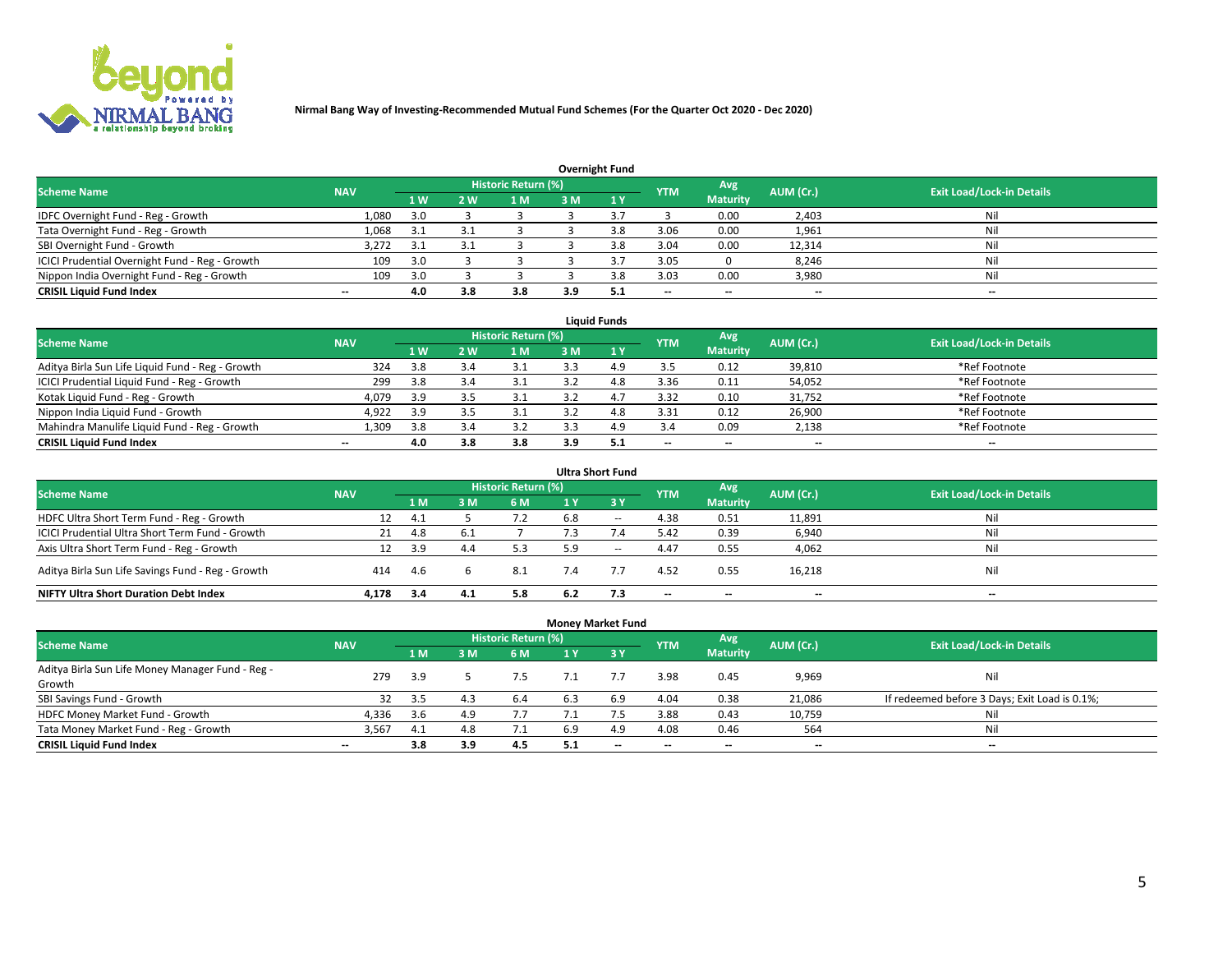

| <b>Short Term Fund</b>                    |            |     |                |     |                            |      |     |            |                 |           |                                  |  |  |  |
|-------------------------------------------|------------|-----|----------------|-----|----------------------------|------|-----|------------|-----------------|-----------|----------------------------------|--|--|--|
| <b>Scheme Name</b>                        | <b>NAV</b> |     |                |     | <b>Historic Return (%)</b> |      |     | <b>YTM</b> | Avg             | AUM (Cr.) | <b>Exit Load/Lock-in Details</b> |  |  |  |
|                                           |            |     | 1 <sub>M</sub> | 8 M | 6 M                        |      |     |            | <b>Maturity</b> |           |                                  |  |  |  |
| HDFC Short Term Debt Fund - Growth        |            | 24  |                | 7.8 | 11.5                       | 10.8 | 8.7 | 6.26       | 3.75            | 13,154    | Ni.                              |  |  |  |
| Nippon India Short Term Fund - Growth     |            | 40  | -3.7           | 50  | 10                         | ດາ   |     | 5.63       | 2.67            | 7.619     | Ni                               |  |  |  |
| ICICI Prudential Short Term Fund - Growth |            | 45. |                |     |                            | 10.4 | ם ד | 5.86       | 4.05            | 17.228    | Ni                               |  |  |  |

| <b>Low Duration Fund</b>                     |            |             |  |                                  |     |  |            |                 |           |                                  |  |  |  |
|----------------------------------------------|------------|-------------|--|----------------------------------|-----|--|------------|-----------------|-----------|----------------------------------|--|--|--|
| <b>Scheme Name</b>                           | <b>NAV</b> |             |  | Historic Return (%) <sup> </sup> |     |  | <b>YTM</b> | Avg             | AUM (Cr.) | <b>Exit Load/Lock-in Details</b> |  |  |  |
|                                              |            | 1 M         |  | 6 M                              |     |  |            | <b>Maturity</b> |           |                                  |  |  |  |
| HDFC Low Duration Fund - Growth              | 44         | $\Lambda$ 7 |  | 8.7                              | 7.8 |  | 5.32       | 1.31            | 20.391    | Nil                              |  |  |  |
| ICICI Prudential Savings Fund - Reg - Growth | 406        | 4.0         |  | 9.6                              |     |  | 4.97       | 1.27            | 19.723    | Nil                              |  |  |  |
| Kotak Low Duration Fund - Std - Growth       | 2.576      | 4.7         |  |                                  |     |  | 5.18       | 1.01            | 9,297     | Nil                              |  |  |  |

| <b>Banking &amp; PSU Bond Funds</b>                 |            |    |     |  |                     |      |     |            |                 |           |                                  |  |  |  |
|-----------------------------------------------------|------------|----|-----|--|---------------------|------|-----|------------|-----------------|-----------|----------------------------------|--|--|--|
| <b>Scheme Name</b>                                  | <b>NAV</b> |    |     |  | Historic Return (%) |      |     | <b>YTM</b> | Avg             | AUM (Cr.) | <b>Exit Load/Lock-in Details</b> |  |  |  |
|                                                     |            |    | 1 M |  | 6 M                 |      |     |            | <b>Maturity</b> |           |                                  |  |  |  |
| HDFC Banking and PSU Debt Fund - Reg - Growth       |            |    |     |  | 10.5                | 10.2 |     | 6.09       | 3.62            | 8,173     | Nil                              |  |  |  |
| Kotak Banking and PSU Debt Fund - Reg - Growth      |            | 49 | 0.8 |  | 10.4                | 10.3 | 8.6 | 5.84       | 4.00            | 9,132     | Nil                              |  |  |  |
| Nippon India Banking & PSU Debt Fund - Reg - Growth |            | 16 |     |  | 11.3                | 10.6 | 8.6 | 5.2        | 3.69            | 5.410     | Nil                              |  |  |  |

| <b>Corporate Bond Funds</b>                         |            |        |     |                            |      |           |            |                        |           |                                  |  |
|-----------------------------------------------------|------------|--------|-----|----------------------------|------|-----------|------------|------------------------|-----------|----------------------------------|--|
| <b>Scheme Name</b>                                  | <b>NAV</b> |        |     | <b>Historic Return (%)</b> |      |           | <b>YTM</b> | Avg<br><b>Maturity</b> | AUM (Cr.) | <b>Exit Load/Lock-in Details</b> |  |
|                                                     |            | 1 M    | 3 М | 6 M                        | 1 Y  | <b>RY</b> |            |                        |           |                                  |  |
| ICICI Prudential Corporate Bond Fund - Reg - Growth | 22         | 1.6    |     | 11.8                       | 10.3 | 8.3       | 5.41       | 4.03                   | 16,162    | Nil                              |  |
| IDFC Corporate Bond Fund - Reg - Growth             |            | $-1.2$ |     | 12                         | 10.2 |           | 5.56       | 3.51                   | 17,632    | Nil                              |  |
| HDFC Corporate Bond Fund - Growth                   | 24         | 2.3    |     | 11.7                       | 10.9 | 8.7       | 5.71       | 4.54                   | 21,052    | Nil                              |  |
| Kotak Corporate Bond Fund - Std - Growth            | 2.833      | 2.8    | 6.6 | 10.4                       | Q 3  | 8.5       | 5.04       | 2.25                   | 6,586     | Nil                              |  |

| <b>Credit Risk Fund</b>                    |            |    |                                          |     |                     |                                       |     |            |                 |           |                                                                       |
|--------------------------------------------|------------|----|------------------------------------------|-----|---------------------|---------------------------------------|-----|------------|-----------------|-----------|-----------------------------------------------------------------------|
| <b>Scheme Name</b>                         | <b>NAV</b> |    |                                          |     | Historic Return (%) |                                       |     | <b>YTM</b> | Avg             | AUM (Cr.) | <b>Exit Load/Lock-in Details</b>                                      |
|                                            |            |    | 1 M                                      | 3 M | 6 M                 |                                       | '3V |            | <b>Maturity</b> |           |                                                                       |
| ICICI Prudential Credit Risk Fund - Growth |            | 23 | -8.6                                     | 9.7 | 9.2                 | 9.9                                   |     | 8.7        | 2.97            | 6,503     | If redeemed before 1 Year; Exit Load is 1%;                           |
| HDFC Credit Risk Debt Fund - Reg - Growth  |            |    | 2.85<br>8.2<br>9.79<br>9.5<br>9.2<br>7.3 |     |                     |                                       |     |            |                 | 6,181     | If redeemed before 12 Month; Exit Load is 1%; If redeemed bet. 12     |
|                                            |            |    |                                          |     |                     | Month to 18 Month; Exit Load is 0.5%; |     |            |                 |           |                                                                       |
| SBI Credit Risk Fund - Growth              |            |    |                                          |     |                     |                                       |     |            |                 |           | If redeemed before 12 Month; Exit Load is 3%; If redeemed bet. 12     |
|                                            |            | 33 | 7.9                                      | 8.6 |                     | 8.4                                   | 6.7 | 8.09       | 2.72            |           | 3,765 Month to 24 Month; Exit Load is 1.5%; If redeemed bet. 24 Month |
|                                            |            |    |                                          |     |                     |                                       |     |            |                 |           | to 36 Month; Exit Load is 0.75%;                                      |